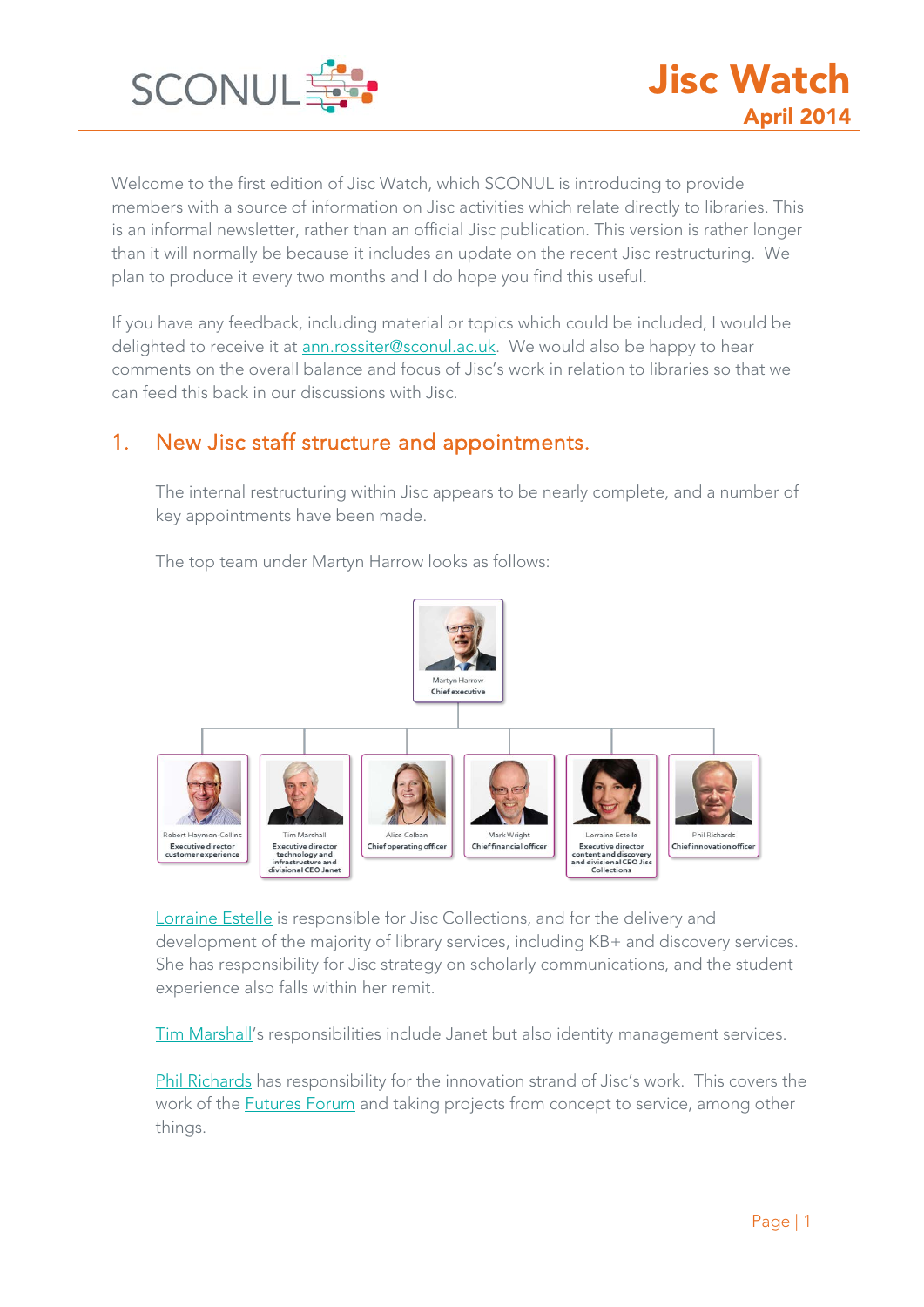

Within the Digital Futures team, (the team responsible for the innovation stream of work, working with Phil Richards), the following appointments have been made:

[Rachel Bruce](http://www.jisc.ac.uk/staff/rachel-bruce) is now Director of Technology Innovation and one of her chief responsibilities will be Research Data Management; her role also includes the application of emerging technologies to research, learning and enterprise.

[Andy McGregor](http://www.jisc.ac.uk/staff/andrew-mcgregor) has been appointed Deputy Chief Innovation Officer, and is responsible for the introduction of [co-design,](#page-2-0) which is Jisc's new approach to innovation. He's also responsible for managing the teams delivering innovation projects.

[Ben Showers](http://www.jisc.ac.uk/staff/ben-showers) is now Head of Library and Scholarly Futures and so will be a key contact for SCONUL on all library matters.

Jisc has also appointed a Futurist, [Martin Hamilton,](http://blog.martinh.net/) who will be starting on 7 April from Loughborough University where he is Head of Academic Systems. A Director of Data and Analytics will also be recruited.

Within the Content and Discovery team working with Lorraine Estelle:

[Neil Grindley](http://www.jisc.ac.uk/staff/neil-grindley) has been appointed Head of Resource Discovery covering resource discovery services and standards.

[Neil Jacobs](http://www.jisc.ac.uk/staff/neil-jacobs) has been appointed Head of Scholarly Communications Support and his work covers open access projects and related services, for example those around repositories.

[Paola Marchionni](http://www.jisc.ac.uk/staff/paola-marchionni) is now Head of Digital Resources for teaching, learning and research and she's going to be responsible for new models and partnerships for the funding of digital collections.

Jisc will also be recruiting someone to lead on business development to ensure the efficiency and clarity of service and also a deputy for Jisc Collections.

# 2. Governance and Strategy

Few formal governance structures have been set up as yet, beyond the Jisc [Board of](http://www.jisc.ac.uk/about/corporate/board)  [Trustees](http://www.jisc.ac.uk/about/corporate/board) which oversees the whole organisation and a [Subsidiary Board,](http://www.jisc.ac.uk/about/corporate/subsidiary-board) which oversees the work of Jisc Collections and Janet.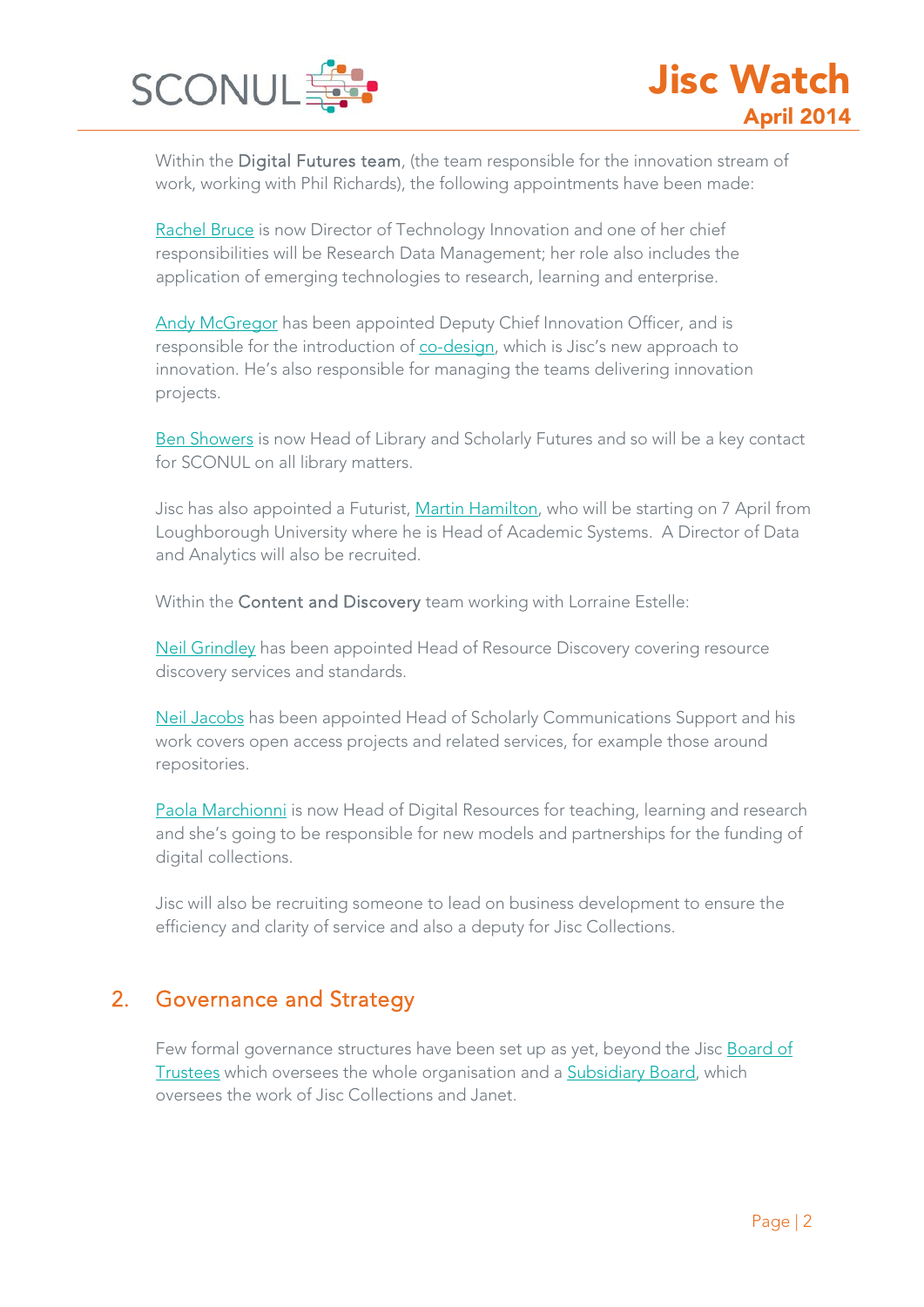

Jisc has introduced a Stakeholder Forum, which meets a few times a year, and SCONUL is a member of this informal grouping. The meetings provide an opportunity to raise questions with the Jisc top team.

Jisc has produced an overarching [strategy,](http://www.jisc.ac.uk/reports/jisc-strategy-2013-16) which is distinctly high level. Members might find the following chart more informative, which sets out the major areas of work for Jisc.

<span id="page-2-1"></span>

# 3. SCONUL's work with Jisc

In our work with Jisc, SCONUL continues to argue the points that we made in our original [submission to the Wilson Review of Jisc,](http://www.sconul.ac.uk/sites/default/files/SCONUL%20response%20to%20HEFCE%20review%20of%20JISC.pdf) including that greater attention should be given to doing fewer projects better; to taking successful projects from concept to service; and to more effective two-way communications with the communities it serves.

<span id="page-2-0"></span>Under the "new" Jisc, all projects, new and existing, are to be managed on a codesign basis. It is not clear yet what this will mean in practice. However, the core principles underpinning this approach are as follows:

- Focused do less better, be realistic
- User-centred evolving process, involve users in projects
- Co-design / Open co-designed, co-owned and co-implemented, open and transparent process
- Agile a light touch approach
- Experimental taking proportionate risks, trying new things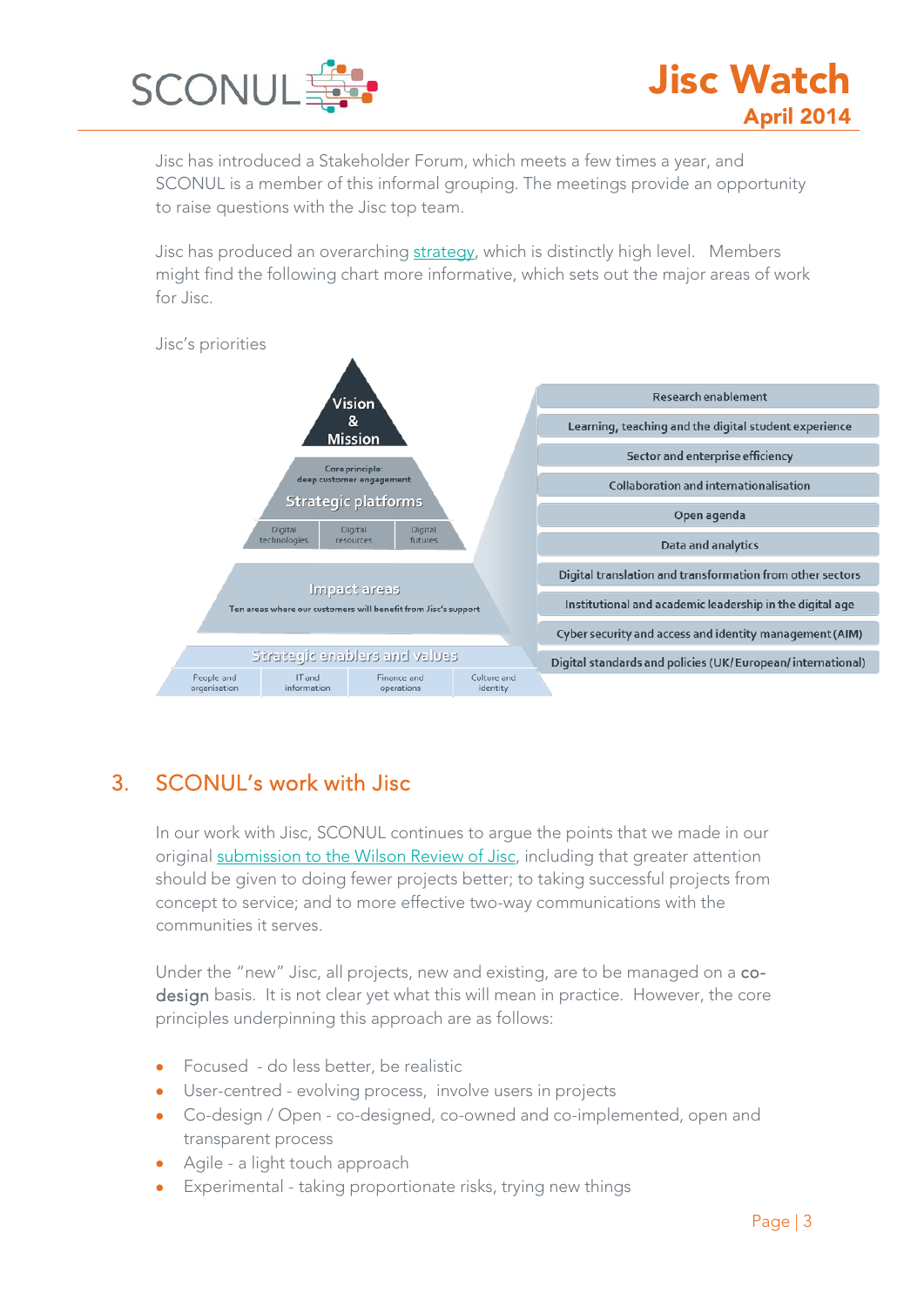

In practical terms, this should mean that SCONUL and other stakeholders are involved not only in decision-making about the design of projects, but in decision-making about which projects are undertaken.

<span id="page-3-0"></span>In particular, this should apply to the work of the Futures Forum. This is a group of stakeholders including SCONUL, RLUK, UCISA and RUGIT which is consulted on which new projects should be developed by the Jisc innovation team. This has existed for just over a year, and SCONUL made a series of proposals for projects for the first round of funding, several of which were successful (see below for more details on specific projects). This year, Jisc has made further funding available for another round of innovation projects, and SCONUL's Strategy Groups are developing proposals which will be submitted alongside those from other stakeholders. The first meeting to consider these proposals is taking place in early April, and we will feed back to members on what is agreed.

# 4. Projects and programmes

The following is a list of Jisc programmes and projects which we are aware of and which may be of interest to the library community. We have erred on the side of brevity, but it you would like further information on any of these please do get in touch and we will see what we can do to help.

There may be others which it would be worth including – please do send us any further suggestions.

# Developing Digital literacies programme

What is it? A two-year programme costing £1.5 million on Digital Literacies which ran from July 2011 to December 2013. Outputs included guidance to help institutions support students in developing new digital skills for study; a set of recommendations to help institutions examine their provision and support for improving digital literacy; a set of best practice case studies and a series of national workshops.

What's the latest news? The programme is now concluded but Jisc has just published a new [Developing Digital Literacies Infokit.](http://www.jiscinfonet.ac.uk/infokits/digital-literacies/)

Useful links: The main project page is [here.](http://www.jisc.ac.uk/whatwedo/programmes/elearning/developingdigitalliteracies.aspx) The initial review and scoping study can be found [here.](http://www.jisc.ac.uk/media/documents/programmes/elearning/DigitalLiteraciesReview.pdf)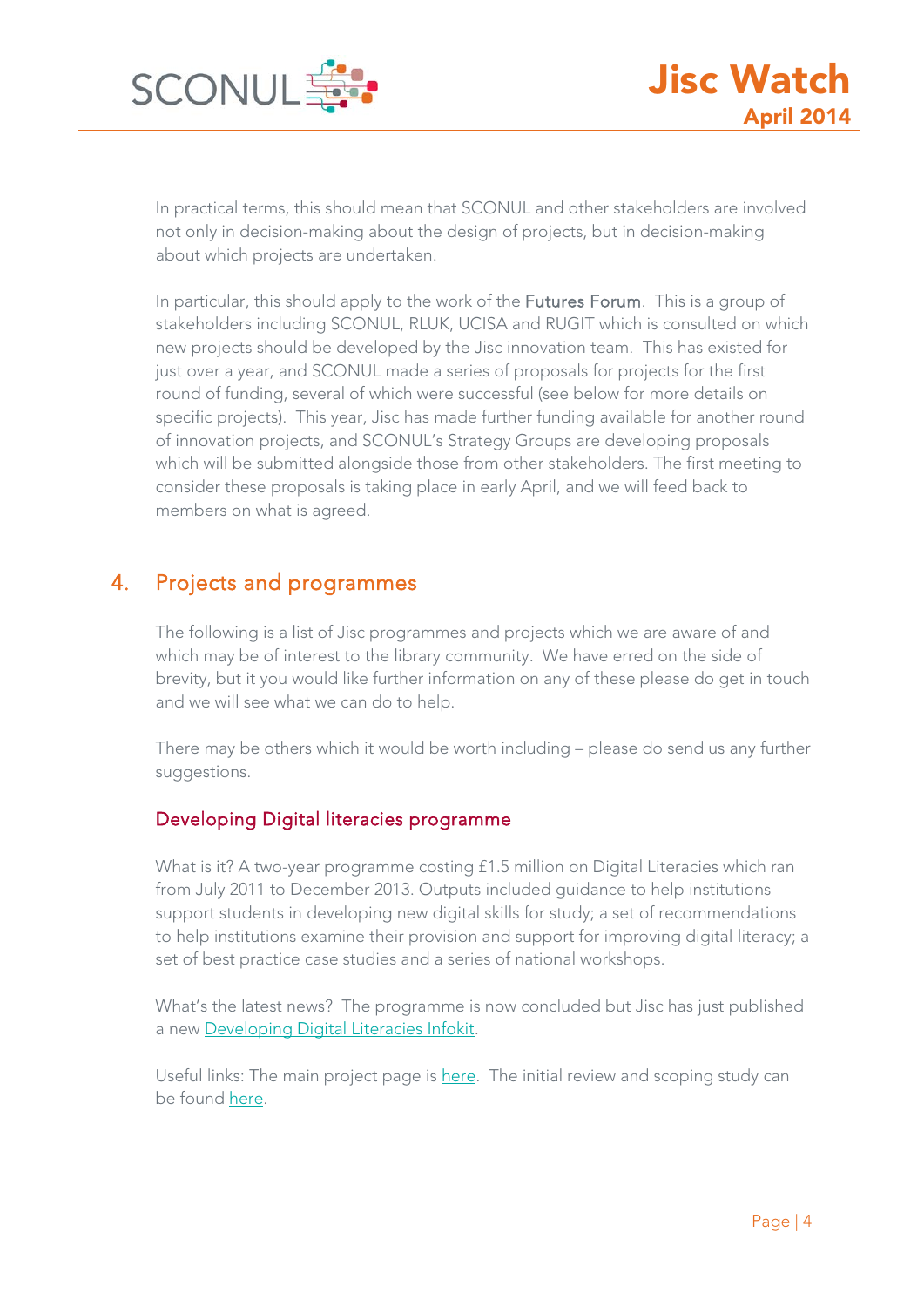

# Digital Student project

What is it? A project designed to investigate the technological expectations and requirements of students at universities and to provide advice and guidance to university managers. It was developed under the first round of **Futures Forum** funding. Phase 1 was an initial study to review existing evidence plus a student focus group and interviews with practitioners and stakeholders. The Jisc project lead is [Paul Bailey.](http://www.jisc.ac.uk/staff/paul-bailey)

What's the latest news? Phase 1 has been completed and the final report will be published at some point and some consultation events held. Jisc has agreed to fund a further phase of the project. It is not yet clear what this will entail.

Useful links: An early draft of the findings is available [here.](http://jiscdesignstudio.pbworks.com/w/page/69725309/students)

# Extending licences to scholarly content pilots

What is it? Jisc Collections is working on two pilot projects to explore models that might allow higher education licences instructions to extend licences for scholarly content to SMEs and the NHS.

What's the latest news? The SME project is due to run until January 2015. The NHS Pilot is due to go live from 1st April enabling access to NESLi2 licensed content for NHS users in England, Scotland, Wales and Northern Ireland, provided by Elsevier, Springer, Nature Publishing Group, AAAS, Royal Society of Chemistry and Institute of Physics Publishing. Consultants Optimat and Iglooe won the open bid to run the SME Pilot, enabling access to NESLi2 licensed content to SMEs at Daresbury and at BioCity sites provided by Wiley, Nature Publishing Group, Springer and Royal Society of Chemistry. The access is expected to be available from May 2014 for one year. The Jisc lead on this is [Carolyn Alderson.](http://www.jisc-collections.ac.uk/contact-us/staff-list/)

Useful links: The web page about the SME pilot is [here](https://www.jisc-collections.ac.uk/nesli2/SME-Pilot-/) and the page about the NHS pilot is [here.](https://www.jisc-collections.ac.uk/News/SME-Pilot/) The SME news item is here.

# HESA / Jisc Business Intelligence project

What is it? This is a joint project between HESA and Jisc, looking at how data can be used and shared to help improve efficiency and services within HEIs. Jisc defines Business Intelligence as "Evidence-based decision-making and the processes that gather, present, and use that evidence base. It can extend from providing evidence to support potential students' decisions about whether to apply for a course, through evidence to support individual faculty/department and staff members, teams and departments, to evidence to support strategic decisions for the whole institution." As part of this project, HESA is planning to replace the Higher Education Information Database for Institutions (Heidi) system while Jisc will be focusing on improving the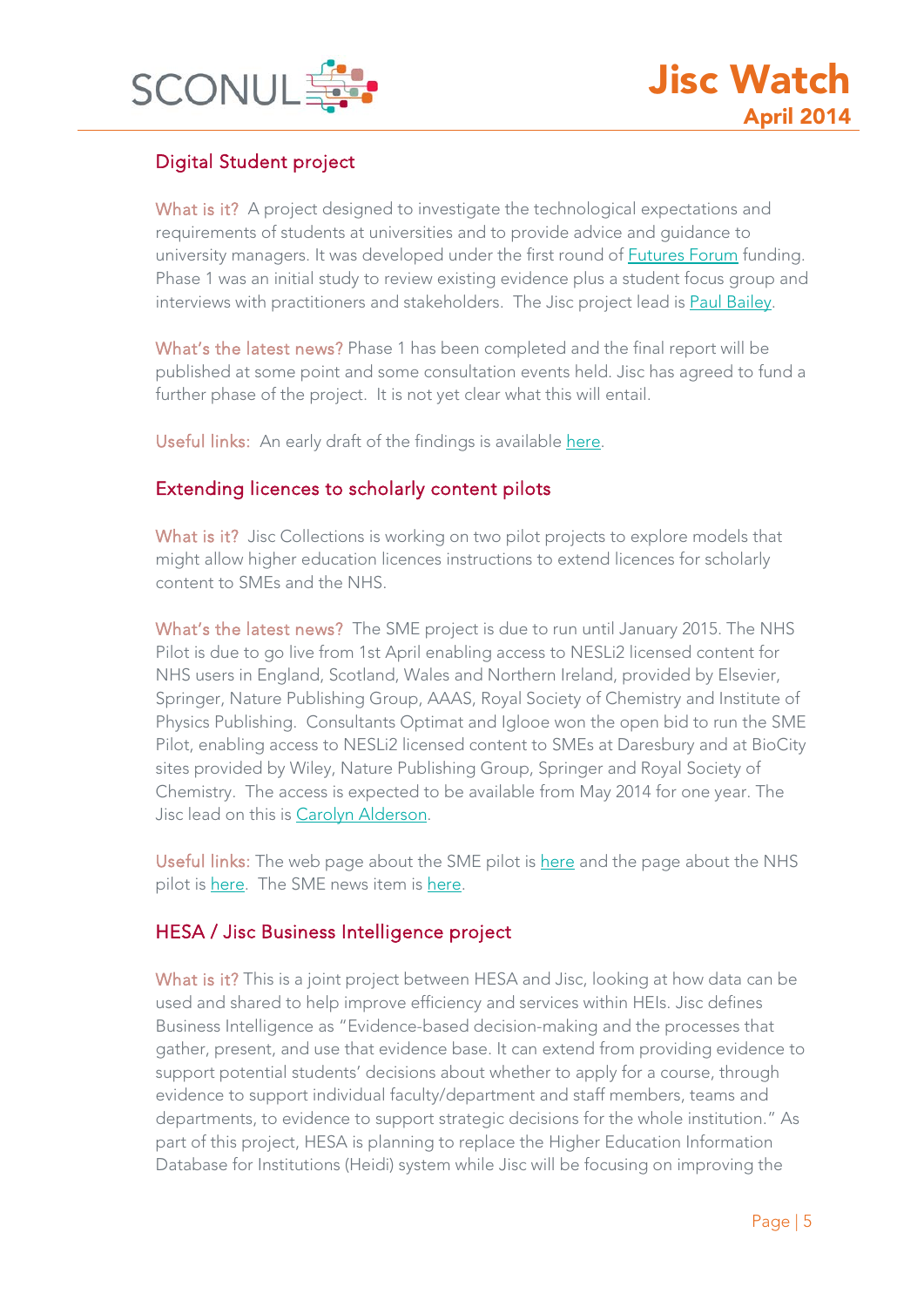

capability within the sector to use business intelligence. The project is being codesigned with HESPA, the strategic planners association. Jisc says that outputs of Phase 1 will be "analyses, visualisations, dashboards to answer community generated questions based on HESA data along with the services (advice, guidance etc.) needed to make best use". No outputs are available as yet. The Jisc project lead is Myles [Danson.](http://www.jisc.ac.uk/staff/myles-danson)

What's the latest news? Jisc has agreed a second phase of the project. Phase 2A will test the tools developed in phase 1 and will include a research element looking at how non-HESA data can be used, including subscription data. Phase 2B will look at the development of a data upload feature to allow HEIs to benchmark on operational costs. There will be a parallel session on this project at the SCONUL Summer Conference led by Alison Allden from HESA.

Useful links: none so far.

# Identity Management project

What is it? A project designed to address the social and political barriers that stand in the way of good identity management. It aims to explore the issues from a user's point of view. It was developed under the first round of **Futures Forum** funding. Priority issues were identified as governance and definitions; licensing; usability and usage monitoring. The outputs so far are a new ["identity hub"](http://www.jiscinfonet.ac.uk/topics/access-identity-management) on the Jisc website and two identity management [case studies.](https://identitymanagementinfokit.pbworks.com/w/page/55023995/Toolkit%20Case%20Studies) The Jisc project lead i[s Chris Brown.](http://www.jisc.ac.uk/staff/christopher-brown)

What's the latest news? Further outputs from Phase 1 will be an updated identity management toolkit and executive briefings and guidance, which will be published in early April. Jisc has agreed funding to take it forward, and planning is underway for Phase 2. It will start with a workshop on 8<sup>th</sup> April.

Useful links: There is a short summary of the project available [here.](http://idmco.jiscinvolve.org/wp/about/)

# Jisc APC Service pilot

What is it: This is a pilot project to help institutions manage Gold OA APCs with two strands (1) An exploration of key issues and challenges within a Gold OA environment and (2) the development of an online administration platform. The project lead is Jo [Lambert](http://mimas.ac.uk/people/jo-lambert/) from Jisc Collections.

What's the latest news? The final report on the pilot is expected in August 2014. By July 2014, a series of case studies will be available to offer perspectives from HEI, publishers and funders on managing OA publication activity. The will be supported by best practice guidelines. However, it is not clear that Jisc will be continuing with the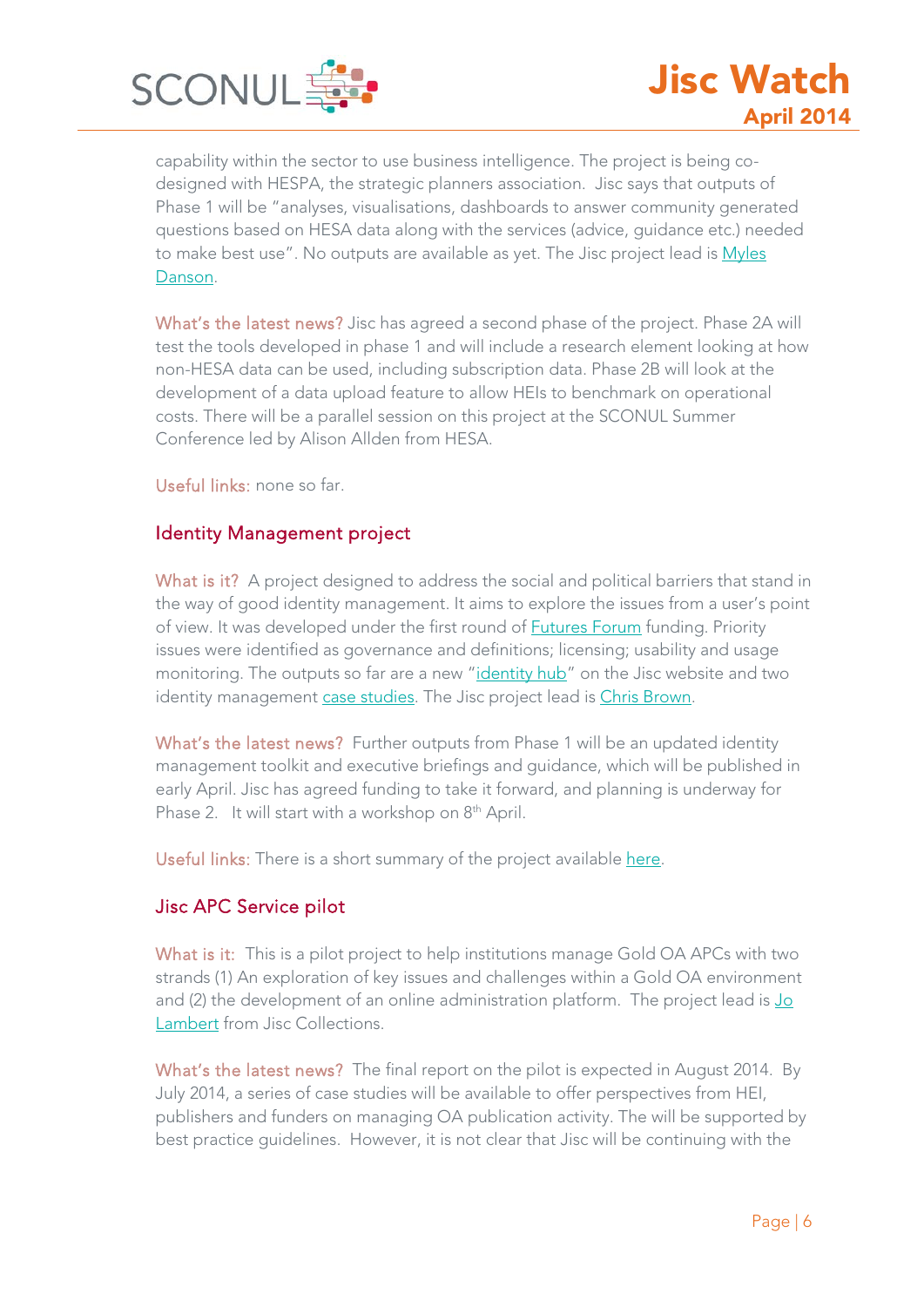

development of this service. The outputs of Jisc APC are informing development of a new service: [Jisc Monitor.](#page-6-0)

Useful links: Details of the pilot project and links to the case studies are available [here.](https://www.jisc-collections.ac.uk/Jisc-APC-project/About-the-Jisc-APC-pilot/)

# <span id="page-6-0"></span>Jisc Monitor

What is it? This project will explore how a Jisc managed shared service might support institutions in meeting the requirements of HEFCE policy on OA and the REF. This is a one year project to scope and build proof of concept prototypes to respond to specific use cases. The project lead is [Jo Lambert](http://mimas.ac.uk/people/jo-lambert/) from Jisc Collections.

What's the latest news? The project will start in April 2014. There has yet to be a formal announcement.

Useful links: nothing available yet.

# <span id="page-6-1"></span>Knowledge Base+

What is it? KB+ is now an established service included as part of the Jisc core subscription Jisc is establishing a governance framework including a new Advisory Group, supported by a renewed Technical Advisory Group. As part of the [Futures](#page-3-0)  [Forum](#page-3-0) work, SCONUL advocated its extension to cover post-cancellation access and e-books. Projects exploring how this might be done have now been completed. [Liam](http://www.jisc-collections.ac.uk/contact-us/staff-list/)  [Earney](http://www.jisc-collections.ac.uk/contact-us/staff-list/) from Jisc leads the service.

What's the latest news? Reports on extending KB+ to cover PCA and e-books are now with Jisc Collections. It is not yet clear whether funding from Jisc will be made available for this.

Useful links: Information about the service can be found [here.](http://www.kbplus.ac.uk/kbplus/about)

# Library Analytics and Metrics project (JiscLAMP)

What is it? This is a project to develop a proto-type shared library analytics services for UK academic libraries, to help plan and develop service and demonstrate value and impact. It's a partnership between Jisc, Mimas and the University of Huddersfield. Ben [Showers](http://www.jisc.ac.uk/staff/ben-showers) is the Jisc lead.

What's the latest news? The project has developed a proof-of-concept service that is currently working with real institutional data to produce basic charts and reports. The next steps are to develop the user interface to enable the service to deliver more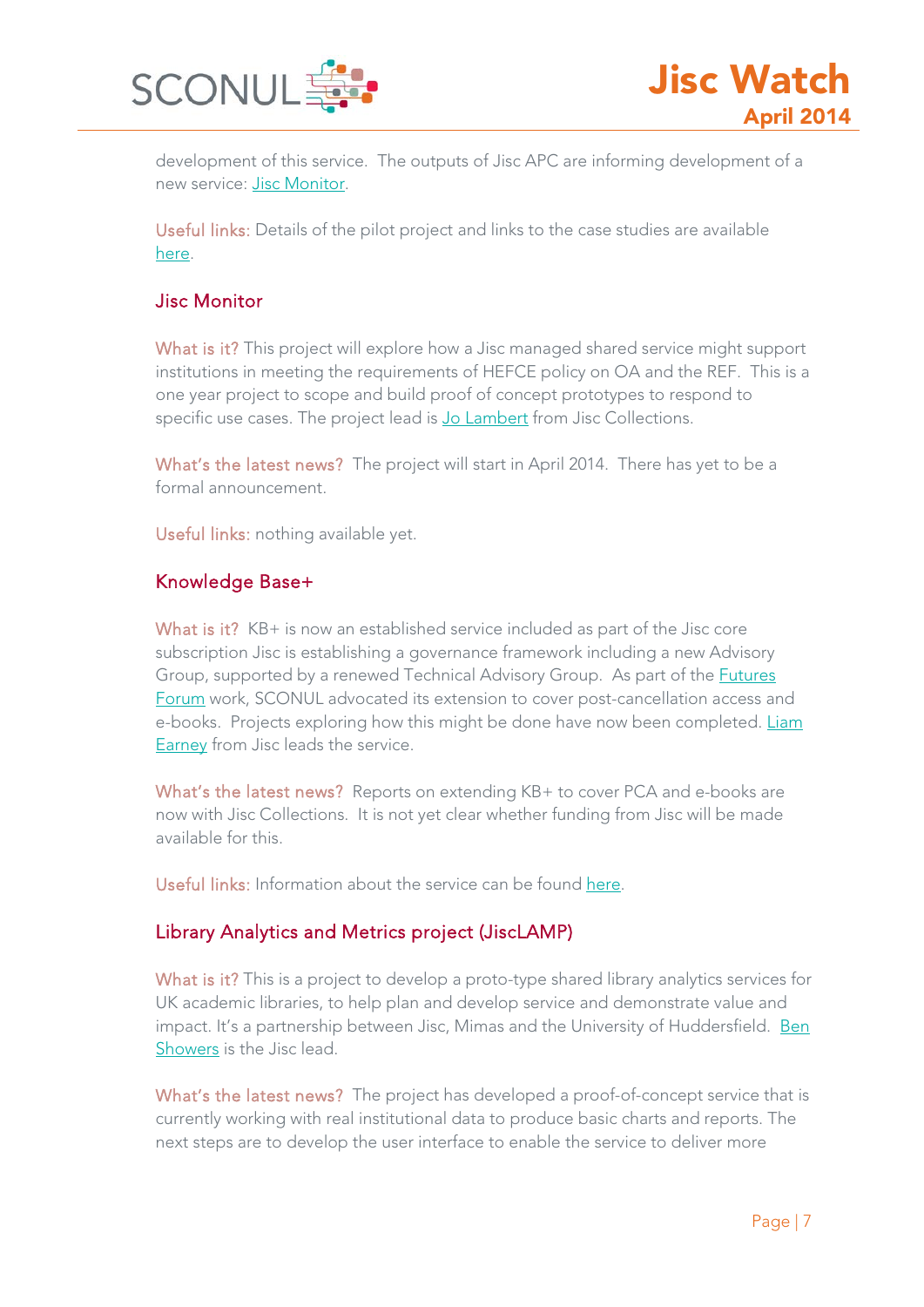

meaningful and compelling visualisations to libraries. There will be a parallel session at SCONUL Summer Conference on the project.

Useful links: A good overview of the project is available [here.](http://jisclamp.mimas.ac.uk/about-lamp/)

# Library as e-textbook publisher project

What is it? This is a three year national project to explore the viability of institutions becoming e-textbooks publishers. This was announced in January 2014 and Roger Triton is the Jisc project lead.

What's the latest: The closing date for applications was 5 March. Jisc has not yet announced the successful bidders.

Useful links: The original call is [here,](https://www.jisc-collections.ac.uk/News/Institution-as-e-textbook-publisher-call-for-particiation/) which provides some background to the project.

# Library Systems programme

What is it? This has been a long-running programme which has been going since 2007 with which SCONUL has been closely involved. There have been some clearly identifiable outcomes, including [Knowledge Base+;](#page-6-1) the development of a shared LMS [for Welsh institutions](http://blogs.cardiff.ac.uk/sharedlms/welsh-higher-education-libraries-shared-lms-services/) and the LMS Change project which developed a vision for the future of library systems and a delivery 'roadmap'. [Ben Showers](http://www.jisc.ac.uk/staff/ben-showers) has led on this for Jisc.

What's the latest news? We are currently working with Jisc to explore ways in which the work might be taken forward.

Useful links: An overview of the LMS Change Project is [here](http://lmsguidance.jiscinvolve.org/wp/about-lms-change/) and some of the useful reports coming out of the projects are [here.](http://lmsguidance.jiscinvolve.org/wp/jisc-projects/)

#### Managing Research Data programme

What is it? This was a programme developing advice and quidance on RDM which is now finished. Outputs of the programme included [support for institutions to develop](http://www.jisc.ac.uk/whatwedo/programmes/di_researchmanagement/managingresearchdata/infrastructure.aspx)  [their local infrastructure](http://www.jisc.ac.uk/whatwedo/programmes/di_researchmanagement/managingresearchdata/infrastructure.aspx) and a [general guide on RDM;](http://www.dcc.ac.uk/resources/how-guides/how-develop-rdm-services) training materials for disciplines and intermediaries which are available on [Jorum;](http://find.jorum.ac.uk/) technical standards and shared services such as the [Biomedical Research Infrastructure Software Kit;](https://www.brisskit.le.ac.uk/) and the [data](https://dmponline.dcc.ac.uk/)  [management planning tool.](https://dmponline.dcc.ac.uk/) [Rachel Bruce](http://www.jisc.ac.uk/staff/rachel-bruce) is the Jisc lead in this area.

What's the latest news? Given that this has been identified as a [strategic priority for](#page-2-1)  [Jisc,](#page-2-1) we are expecting that there will be further work on this issue, and there has been some HEFCE funds allocated to build on the above activity. Jisc will be undertaking some stakeholder consultation very shortly with regard to the direction of the new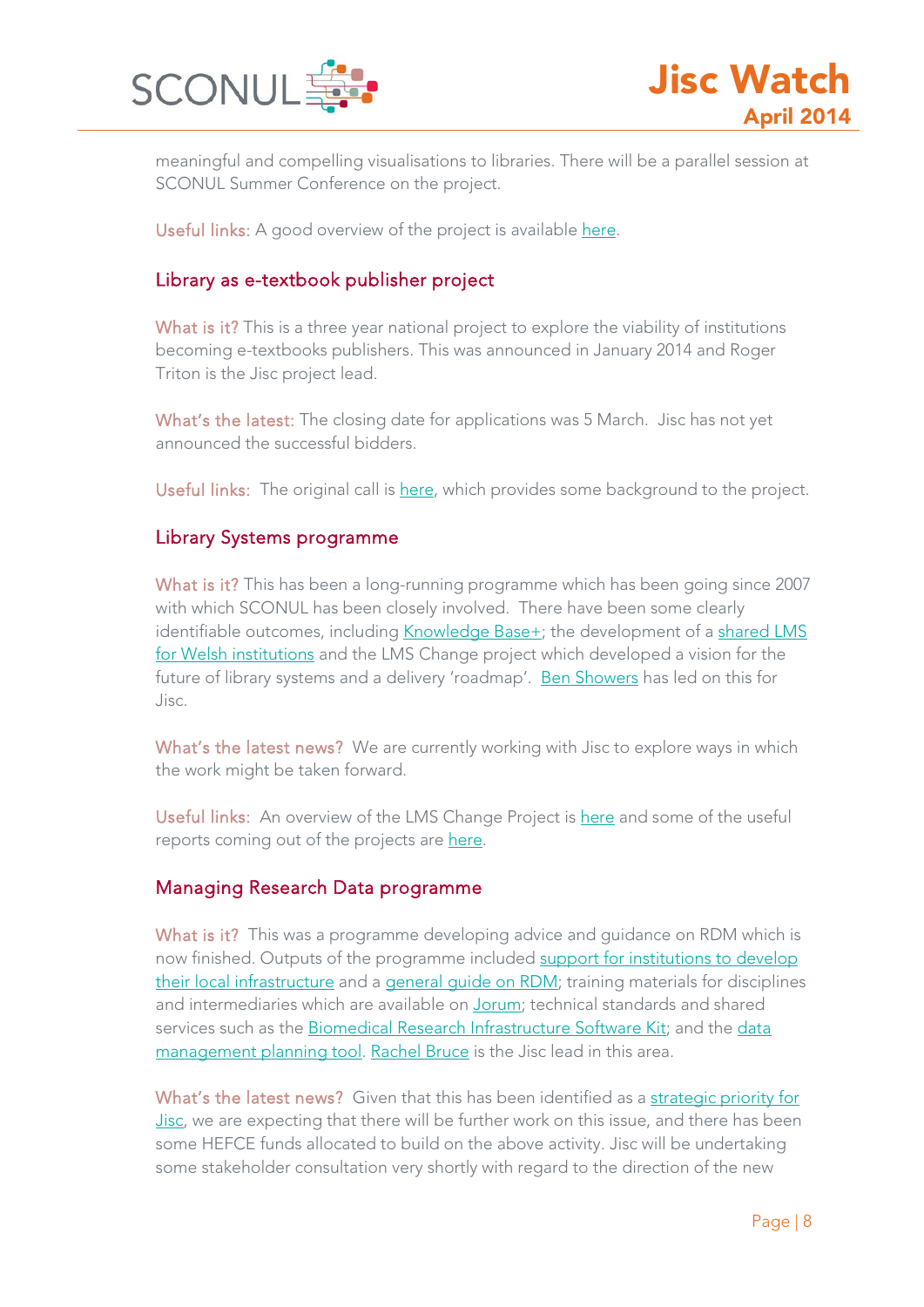

work. Jisc also continues to support the Digital Curation Centre (DCC) and through Janet has put in place a framework agreement for Arkivum; as shown [here.](https://www.ja.net/products-services/janet-cloud-services/data-archiving-framework)

Useful links Some Jisc advice and resources are available [here.](http://www.jisc.ac.uk/guides/research-data-management) There are also some useful resources on the DCC website [here.](http://www.dcc.ac.uk/resources/developing-rdm-services)

# The National Monograph Strategy

What is it? A strategy document making recommendations about approaches to handling monographs in the future. Specific proposals include the development of a monograph knowledge base and associated services; a monograph impact and metrics service; a shared monograph publishing platform; a national licence for digitised monographs and the need to develop a digitisation strategy for monographs. This is the result of one of the projects funded under the first round of the [Futures Forum](#page-3-0) work. [Ben Showers](http://www.jisc.ac.uk/staff/ben-showers) is the Jisc lead on this project.

What's the latest news? A final version of the Strategy is being prepared and will be published shortly. Jisc is considering whether and how to fund the individual elements of the strategy.

Useful links: The Jisc webpages about the project are available [here.](http://monographs.jiscinvolve.org/wp/)

# NESLi2 Review

What is it? Jisc Collections has commissioned external consultants to undertake a review of NESLi2 in response to the changing landscape and to some sections of the academic library sector informally expressing dissatisfaction with the deals negotiated.

What's the latest news? The review is being undertaken and is due to report in April 2014. An anonymised version of the report will be made public in due course.

Useful links: The call for consultants is [here,](https://www.jisc-collections.ac.uk/News/A-call-for-a-review-of-NESLi2/) which provides more information on the background to the review.

# OA Good practice project

What is it? This project aims to reduce the burden on HEIs in implementing funders' OA requirements. It has two key elements – the establishment of an OA Implementation Community on open access, and a set of Pathfinder projects (or case studies), to help the sector in adapting to the new OA requirements. It is due to run for two years from March 2014. [Sarah Fahmy](http://www.jisc.ac.uk/staff/sarah-fahmy) is the Jisc lead.

What's the latest news? A call went out for expressions of interest for institutions which wanted to be involved in the case studies in early March via SCONUL and also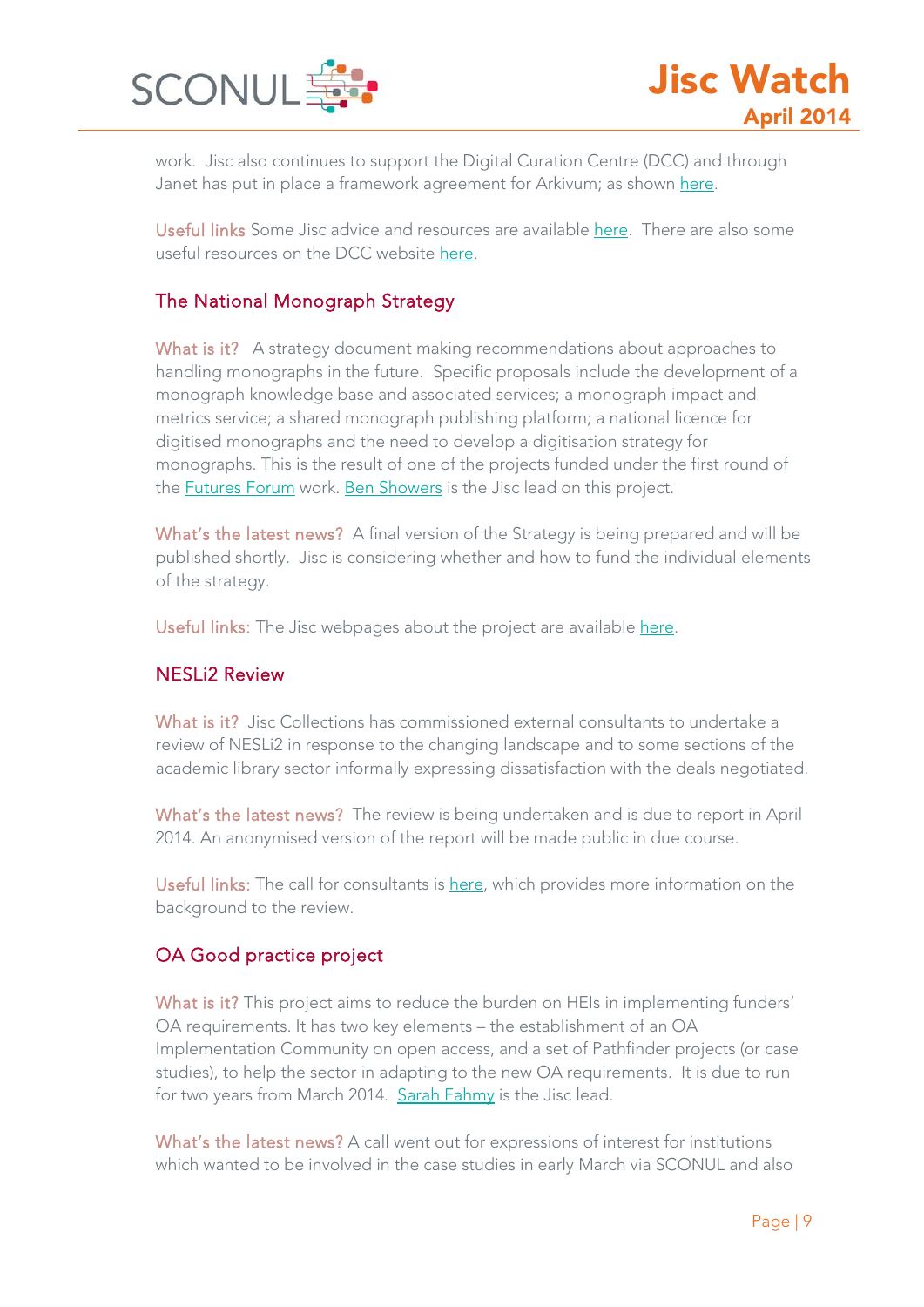

RLUK and ARMA, the other partners in the project. Jisc is currently considering these. Nothing has been announced about the OA Implementation Community as yet.

Useful links: none to date.

# Offsetting the costs of APCs against subscriptions

What is it? Jisc Collections is discussing with journal publishers how expenditures and revenues for APCs and journal subscriptions might be offset against each other. They are discussing three possible offset systems:

- Offset costs of subscriptions by value of APCs
- Use value of subscriptions to reduce cost of APCs
- Subscription-like models for APCs (which result in a significant discount on APCs)

Jisc Collections notes that all three systems have advantages and disadvantages – and some would work better with some publishers/disciplines than others. If negotiations are successful they will ensure that all the offset systems introduced would be optional for institutions. The Jisc lead is [Lorraine Estelle.](http://www.jisc.ac.uk/staff/lorraine-estelle)

What's the latest news? Jisc Collections has met the majority of major journal publishers on this issue. It is collecting data to refine the modelling of the three offset systems. The findings will be published in the spring.

Useful links: Jisc Collections [response](https://www.jisc-collections.ac.uk/News/JC-response-to-Finch-letter/) to a letter from David Willetts on offsetting cost of APCs is interesting background.

# Open Mirror project

What is it? This is a feasibility study carried out as part of the **Futures Forum** work to establish whether it would be possible to provide one central website that makes it easy to find open access research papers from repositories. SCONUL is one of the project partners.

What's the latest news? The project has concluded and a final report is expected at some point. It is not clear how this project will be taken forward as yet.

Useful links: This [blog post](http://www.jisc.ac.uk/blog/what-could-you-do-with-an-open-mirror-22-oct-2013) from Neil Jacobs provides some background.

# Spotlight on the Digital project

What is it? This is another [Futures Forum](#page-3-0) project which has been looking at how the discoverability of digitised collections might be improved. The project has produced a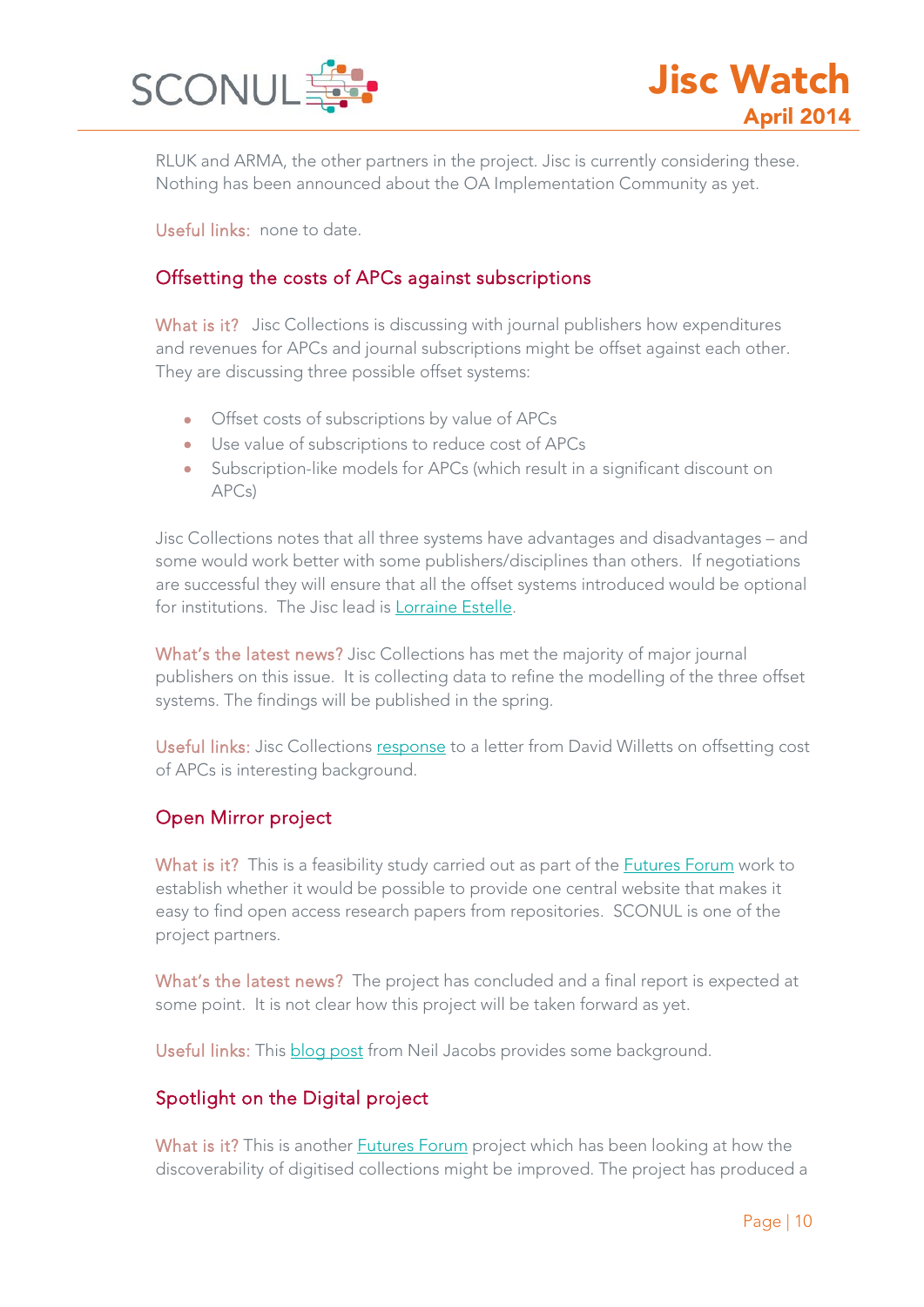

practical guide aimed at creators and managers of digital collections, ["Make your](http://www.jisc.ac.uk/guides/make-your-digital-resources-easier-to-discover)  [digital resources easier to discover"](http://www.jisc.ac.uk/guides/make-your-digital-resources-easier-to-discover). In parallel, the project has also produced a set of above-campus recommendations including interventions in capacity building; investigation on the role of aggregators; creation of tools and services to aide discovery; strategic content promotion and open licencing. The Jisc project lead is [Paola Marchionni.](http://www.jisc.ac.uk/staff/paola-marchionni)

What's the latest news? The final recommendations report will be published in the next few weeks. The project has received funding for phase 2 (£200k). Plans for this work will start soon. Both SCONUL and RLUK were co-designers in phase 1 and it is expected that they will play a central role in phase 2 as well.

Useful links: Project background and updates are also available [here.](http://digitisation.jiscinvolve.org/wp/category/spotlight/)

# Student Summer of Innovation

What is it? The summer of student innovation is a competition that is designed to get students involved in exploring new ways to use technology to improve research, education and student life. It is open to any student. Successful students will get a £5000 grant and a place at our summer school to develop their idea. Jisc will work with the most promising ideas that emerge from the competition to ensure as many universities and colleges as possible can benefit. This is one of the [Futures Forum](#page-3-0) project for which SCONUL is a partner. The Jisc project lead is [Andy McGregor.](http://www.jisc.ac.uk/staff/andrew-mcgregor)

What's the latest news? Six projects were awarded funding in the first round and Jisc is continuing to work with them. The 2014 summer of student innovation competition has been launched and Jisc would like members to help promote the competition within their institution and more information is available [here.](http://elevator.jisc.ac.uk/sosi14/) Jisc has just released a [guide](http://www.jisc.ac.uk/advice/student-experience.) that summarises what was learned from last year's competition. This summarises the problems that students identified and the types of solutions they were looking for.

Useful links: The press release about the latest funding round i[s here](http://www.jisc.ac.uk/news/registration-opens-for-jiscs-summer-of-student-innovation-2014-27-feb-2014) and details of the projects being funded in the first round are [here.](http://www.jisc.ac.uk/student-innovation)

# UK Medical Heritage Library

What is it? Jisc and the Wellcome Library have announced a partnership initiative to digitise approximately 10 million pages of 19th century books broadly related to medicine, and Jisc will support the digitisation of relevant book and pamphlet collections within universities. A call has gone out from Wellcome for expressions of interest from SCONUL institutions which want to take part. [Paola Marchionni](http://www.jisc.ac.uk/staff/paola-marchionni) is the Jisc lead on the project.